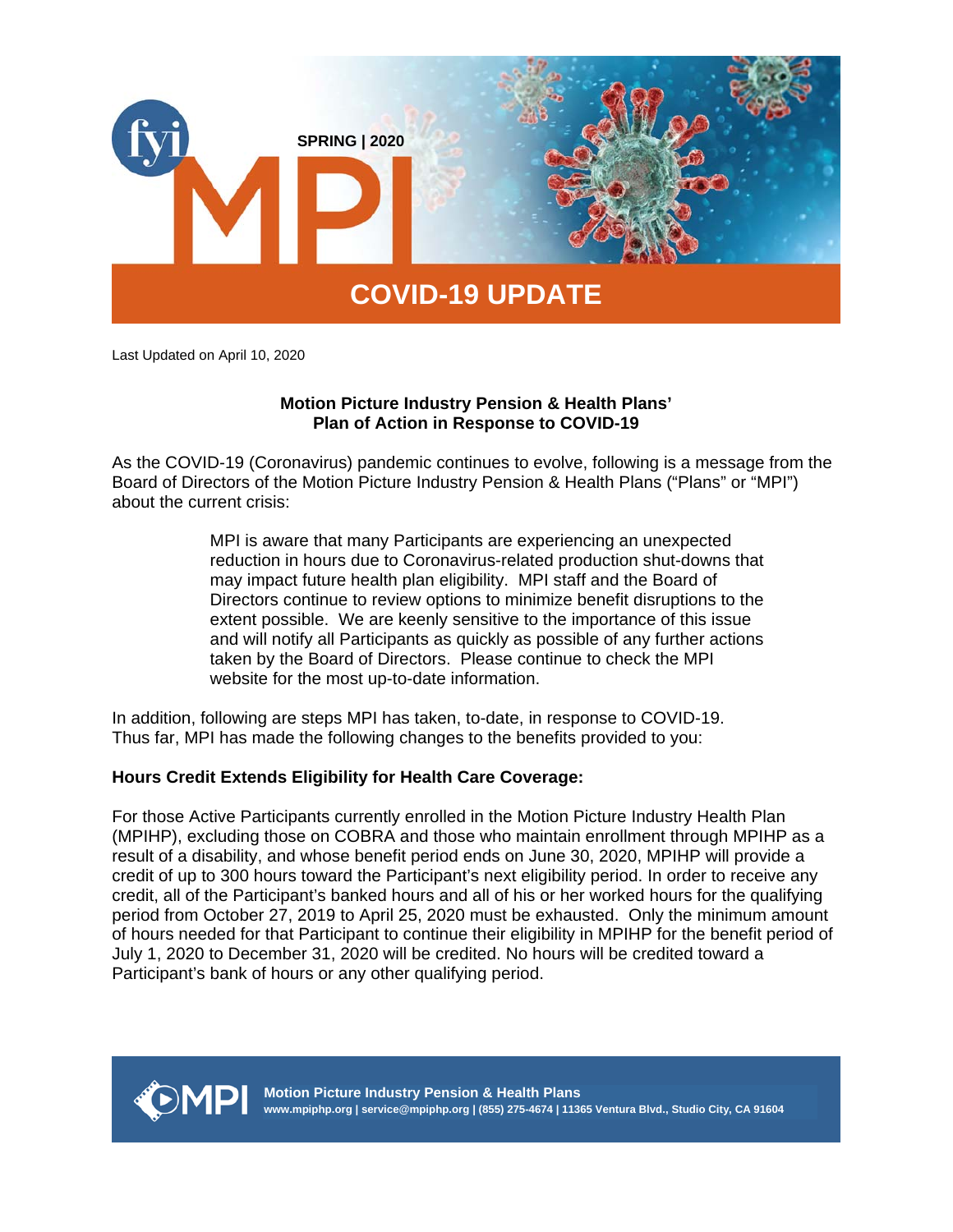In order to check to see if this credit applies, Participants are encouraged to log-in to the MPI website and check their work history on the "Eligibility" page.

Additionally, Participants are reminded that general eligibility information, including eligibility and qualifying periods, may be found on the MPI website at www.mpiphp.org/home/eligibility.

# **Individual Account Plan Hardship Withdrawal is Permitted:**

Participants who are vested in the Motion Picture Industry Individual Account ("IAP") as of the year ended December 2019 may apply for a one-time special early withdrawal of an elected amount of need of up to 20% of their 2018 IAP account balance not to exceed a maximum dollar limit of \$20,000. Participants must apply for this special withdrawal between May 1, 2020 and July 31, 2020 and payments must be completed no later than December 31, 2020 to be reported on a 2020 Form 1099-R for tax purposes.

This exception is not an amendment to the IAP's Trust Agreement and this one-time withdrawal will be subject to the hardship withdrawal provisions within IRS regulations. Participants who are requesting the maximum available amount of \$20,000 will be allowed to "gross up" their withdrawal to account for federal and state tax withholdings (i.e., Participants are able to withdraw \$20,000 not inclusive of federal and state tax withholdings).

If permitted by law, such a withdrawal will not be taxable if it is repaid to the IAP within three years' time.

The application process for this withdrawal request is as follows:

- 1) The Participant must complete an IAP Hardship Withdrawal Request form (tentative availability date of May 1, 2020);
- 2) The Participant must sign an affidavit affirming his or her temporary job loss due to the COVID-19-related health emergency; and
- 3) Payments will be processed in accordance with instructions provided on the IAP Withdrawal Request form.

Please note, the application for the withdrawal will not be available for completion until May 1, 2020.

# **Waiver of Health Premiums:**

Effective immediately, Participants responsible for paying active health premiums are granted a one-time premium waiver for one eligibility quarter. This waiver will only be extended to Participants enrolled in the Active Health Plan of the Motion Picture Industry Health (MPIHP) on March 1, 2020; the waiver provided is based on the number of dependents enrolled in coverage on March 1, 2020, as well as the Participants' rate group on March 1, 2020. For health premiums that have already been paid by Participants for an upcoming quarter of coverage, MPIHP will not extend a refund; rather, a credit for health premiums for a future quarter of coverage will be provided.

## **Telemedicine with No Co-Payments or Coinsurance for LiveHealth Online or Amwell:**

Participants enrolled in Anthem Blue Cross may visit with a provider using LiveHealth Online (www.livehealthonline.com) and pay no co-payment or coinsurance.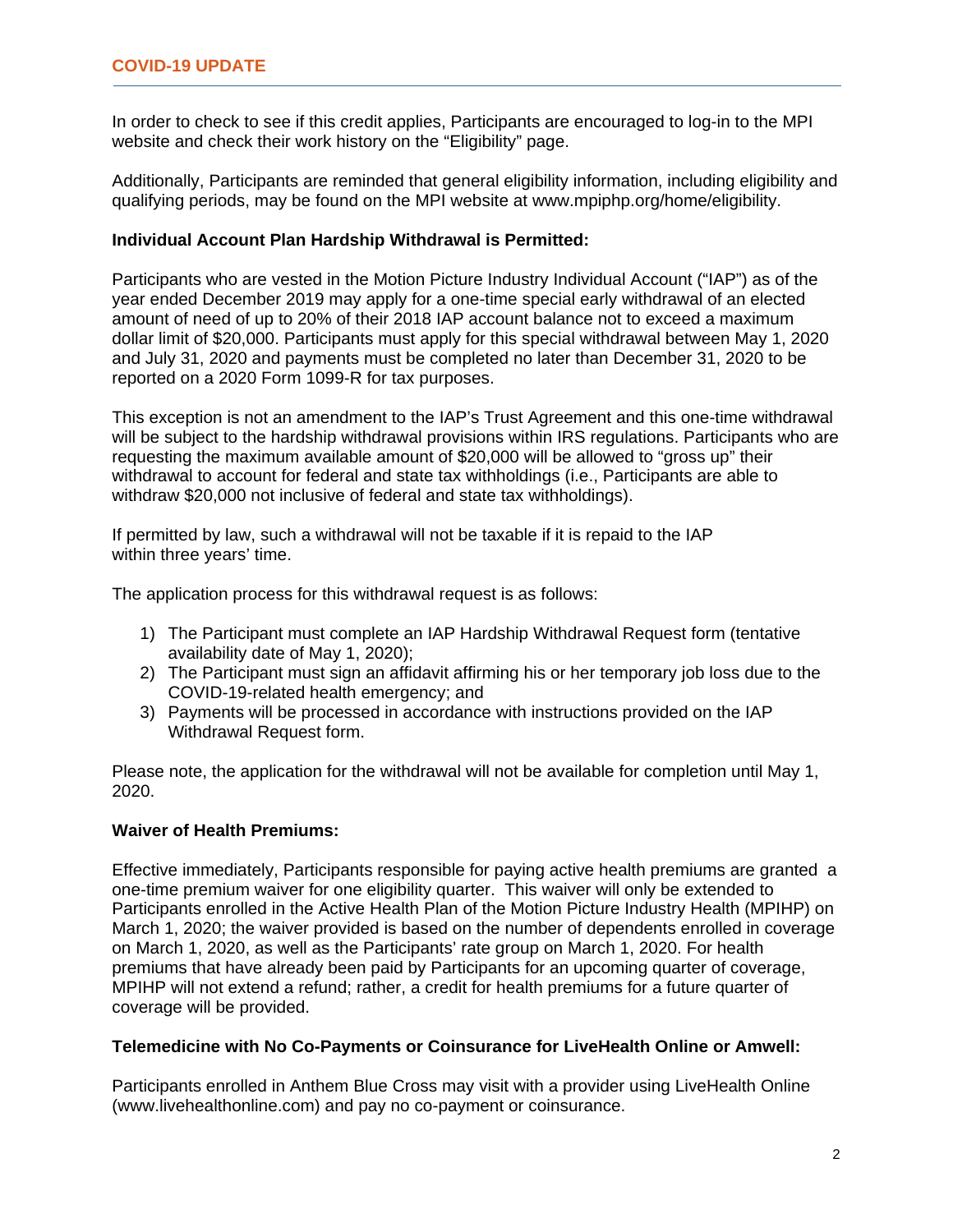Participants enrolled in the Oxford Health Plans may use telemedicine through Amwell (https://amwell.com/cm/) and they will not be required to pay a co-payment or a coinsurance.

## **No Out-of-Pocket Costs for COVID-19 Diagnostic Testing:**

Participants will not incur any out-of-pocket costs (no co-payment and/or co-insurance) for the COVID-19 virus diagnostic test and the associated visit for this test.

### **Early Prescription Refills Are Available:**

Beginning March 16, 2020, for a period of 30 days, Participants may refill their prescription medications early, for up to a 90-day supply, from Express Scripts mail order or a Walgreens Smart90 pharmacy (including, Duane Reade and Happy Harry's). The pharmacy staff may need to contact the Express Scripts pharmacy help desk at (800) 922-1557 for override information.

Participants enrolled in the Express Scripts (ESI) Medicare Part D Prescription Drug Plan should contact the ESI Part D Customer Service Team at (800) 797-4887 for all prescription refill requests.

Participants enrolled in Kaiser Senior Advantage should contact the Kaiser Senior Advantage Pharmacy Customer Service Team at (888) 218-6245 (if in Northern California) and (800) 464- 4000 (if in Southern California) for all prescription refill requests.

In addition to the aforementioned, MPI provides you with the following information:

#### **Update on the Financial Markets:**

The Motion Picture Industry Pension Plan (MPIPP) investment professionals have been anticipating and preparing for a market downturn and have taken pre-emptive action to minimize the impacts of these market changes. MPIPP is a long-term investor with a well-diversified portfolio including a large portion of investments that do not have a strong correlation to the world financial markets. Our investment strategy is built to weather the inevitable financial storms that occur over the decades and take advantage of appropriate and prudent investment opportunities when they arise.

#### **MPI's Studio City and New York Offices Are Closed:**

MPI's Studio City and New York offices are closed through May 15, 2020 or until further notice. A secure drop box at MPI's Studio City office will be open Monday through Friday, from 8:00 am to 5:00 pm. While email is the preferred method to send documentation to MPI, the drop box is an alternative way to get documentation, including premium checks and COBRA payments, to MPI staff.

#### **MPI's Phone Hours Have Changed:**

MPI's phone hours are now 6:00 am to 6:00 pm, Pacific Daylight Time.

# **By Email is the Preferred Method of Communication with MPI:**

Participants are encouraged to communicate with MPI by email. Participants are highly encouraged to email MPI at service@MPIPHP.org to communicate with MPI staff. A team of MPI staff members are dedicated to responding to emails received. As a reminder, please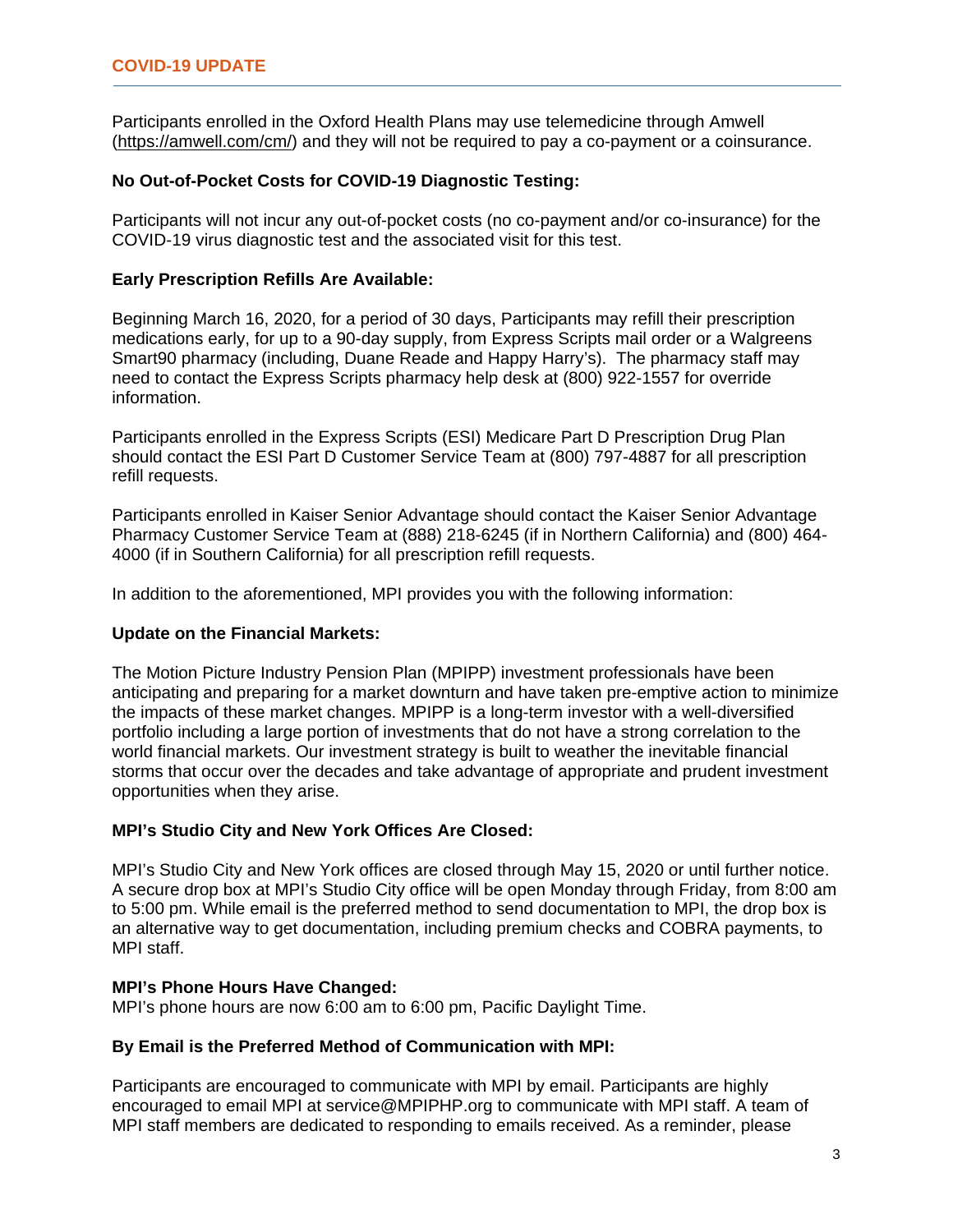include your name, date of birth, MPI ID (or last four numbers of your Social Security Number) and mailing address (or phone number) when sending emails to MPI. This will help expedite the process of responding to emails.

### **Electronic Forms Are Available Online:**

Participants are reminded that many of the forms they may be required to complete are available online under the "Forms" section of MPI's website (www.mpiphp.org). You may use these forms to change your address on file with MPI, add a dependent to your coverage, authorize someone other than yourself to speak to MPI about your health and/or retirement benefits, or change the person designated to receive your pension benefit.

## **Telemedicine Benefit Reminder:**

Participants are reminded that if their provider allows for tele-visits, they may have a telemedicine visit through your primary care provider or specialist at the same benefit as an office visit (co-payment and co-insurance apply). Alternatively, several of the health plans offered through the Plans provide an online telemedicine portal.

If you are not feeling well, telemedicine is a helpful option because it allows you to visit with a medical provider who can evaluate your symptoms and tell you if you should visit a local health provider in person for COVID-19 testing.

Participants enrolled in Anthem Blue Cross are reminded that if their provider allows for televisits, they may have a telemedicine visit through their primary care provider or specialist at the same benefit as an office visit (co-payment and co-insurance apply). **Participants may also visit with a provider using LiveHealth Online (www.livehealthonline.com) and pay no copayment or coinsurance.**

Participants enrolled in Anthem Medicare Preferred Plan (Medicare Advantage) may use telemedicine for medically necessary visits with their primary care provider or specialist for a \$0 co-payment so long as the provider accepts Medicare. LiveHealth Online (www.livehealthonline.com) is also available 24/7 at no co-payment.

Participants enrolled in Kaiser Permanente or the Kaiser Permanente Senior Advantage Plan should call (833) 574-2273 to schedule a telemedicine visit. Or, Participants can make an appointment online at kp.org/getcare or with the Kaiser Permanente app. There will not be a required copayment to use this benefit.

Participants enrolled in Health Net or the Health Net Seniority Plus Plan may call (800) 835- 2362 to use their telemedicine benefit or visit www.Teladoc.com. Participants will not be required to pay a co-payment.

Participants enrolled in the Oxford Health Plans and the Oxford Medicare Advantage Plan may seek a tele-visit visit through their primary care provider or specialist at the same benefit as an office visit (co-payment and co-insurance apply). **Alternatively, Participants may use telemedicine through Amwell (https://amwell.com/cm/) and Participants will not be required to pay a co-payment or coinsurance. This telemedicine benefit is in effect through April 30, 2020.**